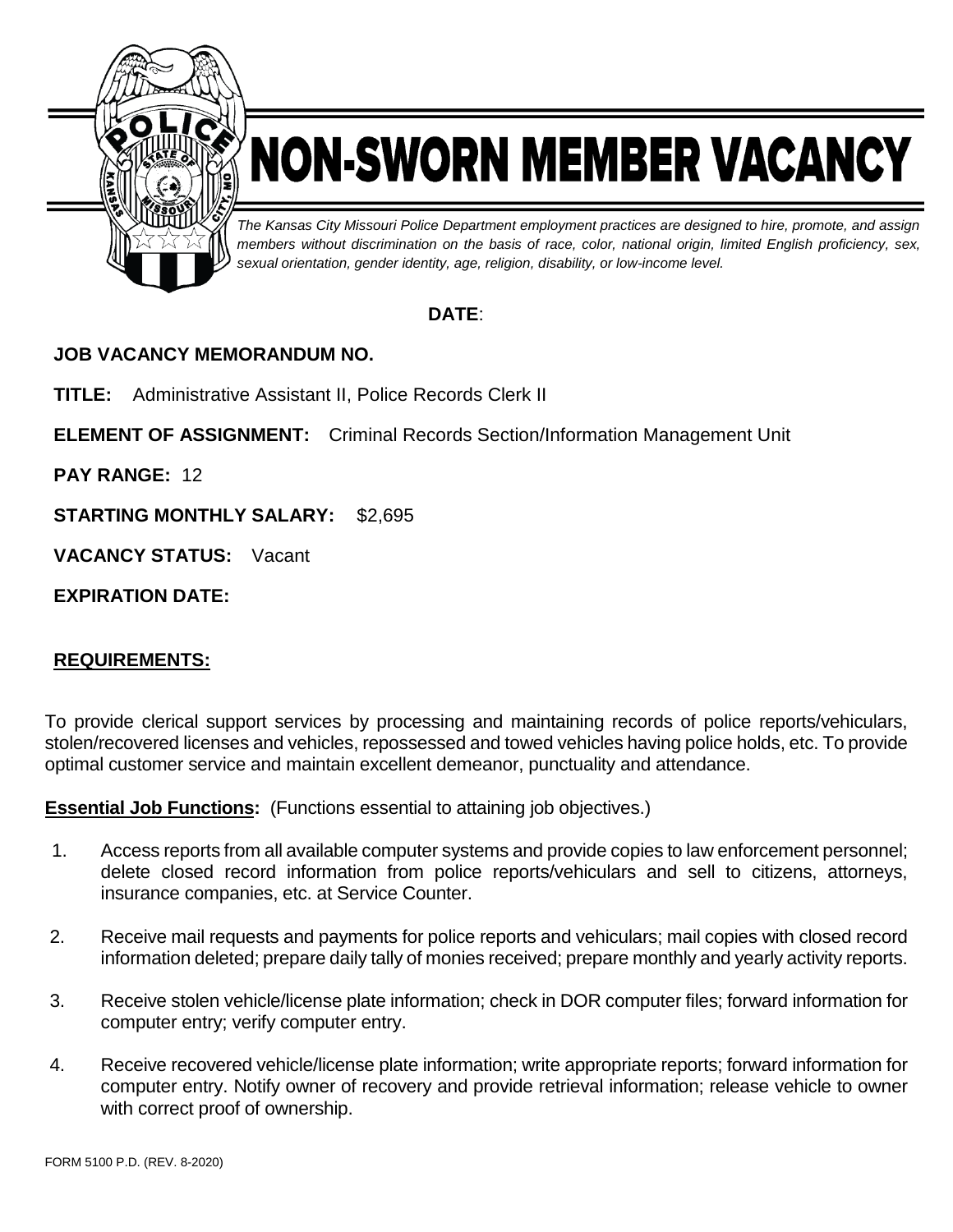- 5. Receive teletypes from outside agencies for information on persons, recovered vehicles, and firearms (hit confirmation and response confirmation). Also receive teletypes from MO quality control on licenses and VIN's that need correction.
- 6. Respond to teletypes for residence checks, welfare checks, etc.; notify Communications Unit of officer response. Send teletypes to other agencies for similar checks at request of citizens.
- 7. Receive information on repossessed vehicles; enter in computer and retrieve information from the imaging system.
- 8. Perform the reproduction of memorandums, promotional and academy examinations, selected police reports and other special requests.
- 9. Maintain knowledge of current local systems; i.e., MULES and NCIC.
- 10. Respond to questions and requests for information at the service counter and on the telephone.
- 11. Prepare walk-in reports on vehiculars, stolen vehicles, stealings, etc. when investigation at scene is not required; determine report classification.
- 12. Pull, view and print microfilm and microfiche reports.
- 13. Prep, scan and index reports in the NICHE system.
- 14. Book suspects at the service counter, prepare bond receipts, and collect city and county bond monies from citizens and bondsmen.
- 15. Sort and distribute internal and US mail, deliver mail to outlying stations, place required postage on outgoing US mail and maintain postage meter costs.
- 16. Provide optimal customer service with all patrons both internally and externally.
- 17. Must be accessible 24 hours/7 days per week when scheduled for call-out, to meet required staffing levels. Maintain reliable and predictable attendance.
- 18. Monitor record retention periods and purge records as necessary.
- 19. Disseminate confidential information to department members and the public in accordance with Missouri Sunshine Law.
- 20. Perform related duties as required.
- 21. This class specification should not be interpreted as all inclusive. It is intended to identify the essential functions and requirements of this job. Incumbents may be requested to perform jobrelated responsibilities and tasks other than those stated in this specification. Any essential function or requirement of this class will be evaluated as necessary should an incumbent/applicant be unable to perform the function or requirement due to a disability as defined by the Americans with Disabilities Act (ADA) as amended by the Amendments Act of 2008 (ADAAA); and the Missouri Human Rights Act (MHRA).